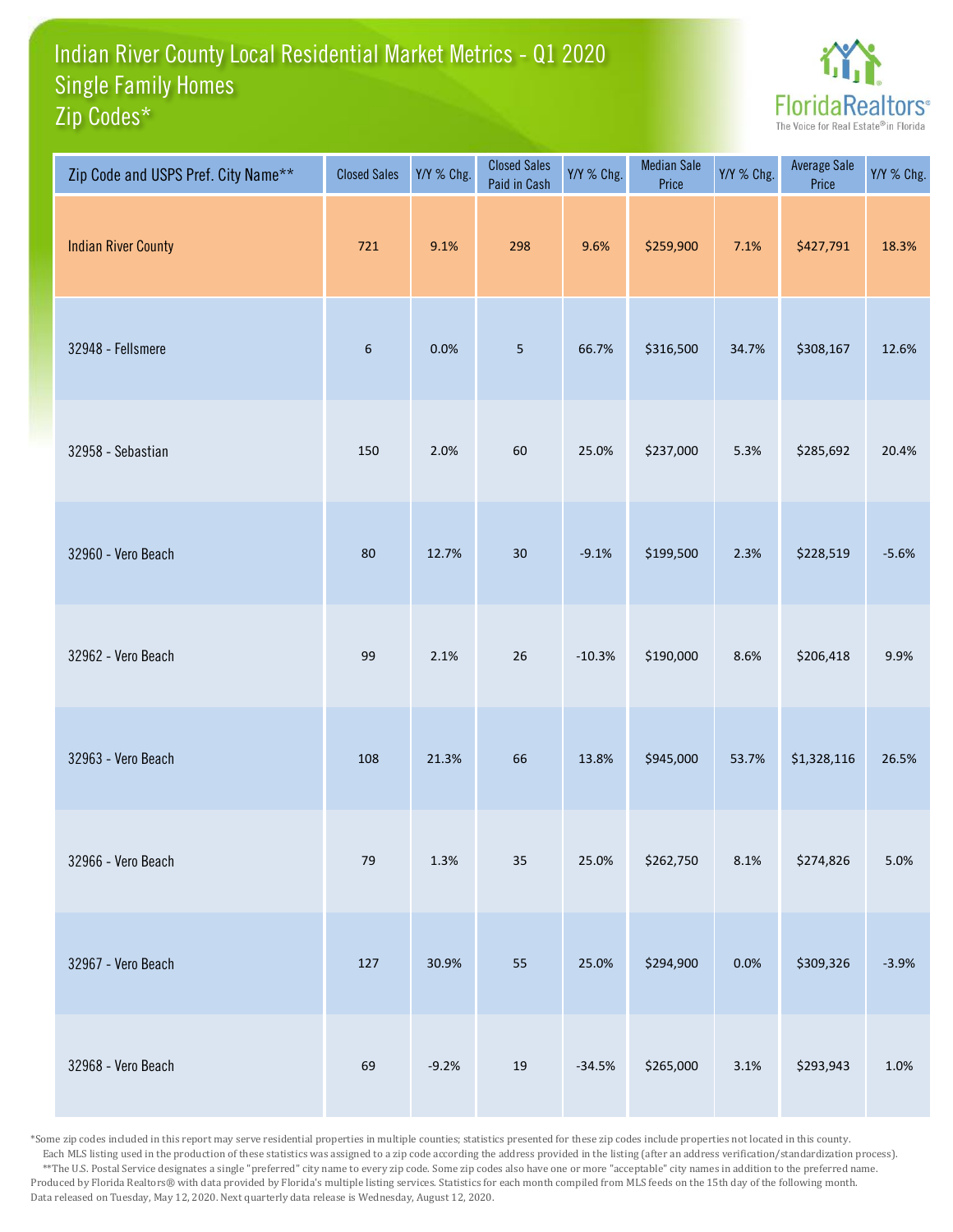## Indian River County Local Residential Market Metrics - Q1 2020 Zip Codes\* Single Family Homes



| Zip Code and USPS Pref. City Name** | <b>Dollar Volume</b> | Y/Y % Chg. | Pct. of Orig. List<br><b>Price Received</b> | Y/Y % Chg. | <b>Median Time to</b><br>Contract | Y/Y % Chg. | <b>New Listings</b> | Y/Y % Chg. |
|-------------------------------------|----------------------|------------|---------------------------------------------|------------|-----------------------------------|------------|---------------------|------------|
| <b>Indian River County</b>          | \$308.4 Million      | 29.0%      | 95.5%                                       | 0.8%       | 59 Days                           | $-4.8%$    | 1,143               | $-12.7%$   |
| 32948 - Fellsmere                   | \$1.8 Million        | 12.6%      | 89.8%                                       | $-0.3%$    | 57 Days                           | 16.3%      | 9                   | $-40.0%$   |
| 32958 - Sebastian                   | \$42.9 Million       | 22.9%      | 96.6%                                       | 0.8%       | 35 Days                           | $-40.7%$   | 231                 | $-9.8%$    |
| 32960 - Vero Beach                  | \$18.3 Million       | 6.4%       | 95.8%                                       | 3.7%       | 34 Days                           | $-32.0%$   | 88                  | $-31.3%$   |
| 32962 - Vero Beach                  | \$20.4 Million       | 12.1%      | 95.0%                                       | 0.0%       | 69 Days                           | 27.8%      | 152                 | $-18.7%$   |
| 32963 - Vero Beach                  | \$143.4 Million      | 53.5%      | 93.7%                                       | 1.7%       | 106 Days                          | $-17.8%$   | 177                 | $-4.8%$    |
| 32966 - Vero Beach                  | \$21.7 Million       | 6.3%       | 94.7%                                       | $-0.8%$    | 59 Days                           | $-4.8%$    | 149                 | $-2.0%$    |
| 32967 - Vero Beach                  | \$39.3 Million       | 25.8%      | 96.2%                                       | 0.8%       | 83 Days                           | 23.9%      | 188                 | $-19.7%$   |
| 32968 - Vero Beach                  | \$20.3 Million       | $-8.3%$    | 96.2%                                       | $1.1\%$    | 56 Days                           | 30.2%      | 138                 | $-8.6%$    |

\*Some zip codes included in this report may serve residential properties in multiple counties; statistics presented for these zip codes include properties not located in this county. Each MLS listing used in the production of these statistics was assigned to a zip code according the address provided in the listing (after an address verification/standardization process). \*\*The U.S. Postal Service designates a single "preferred" city name to every zip code. Some zip codes also have one or more "acceptable" city names in addition to the preferred name. Produced by Florida Realtors® with data provided by Florida's multiple listing services. Statistics for each month compiled from MLS feeds on the 15th day of the following month. Data released on Tuesday, May 12, 2020. Next quarterly data release is Wednesday, August 12, 2020.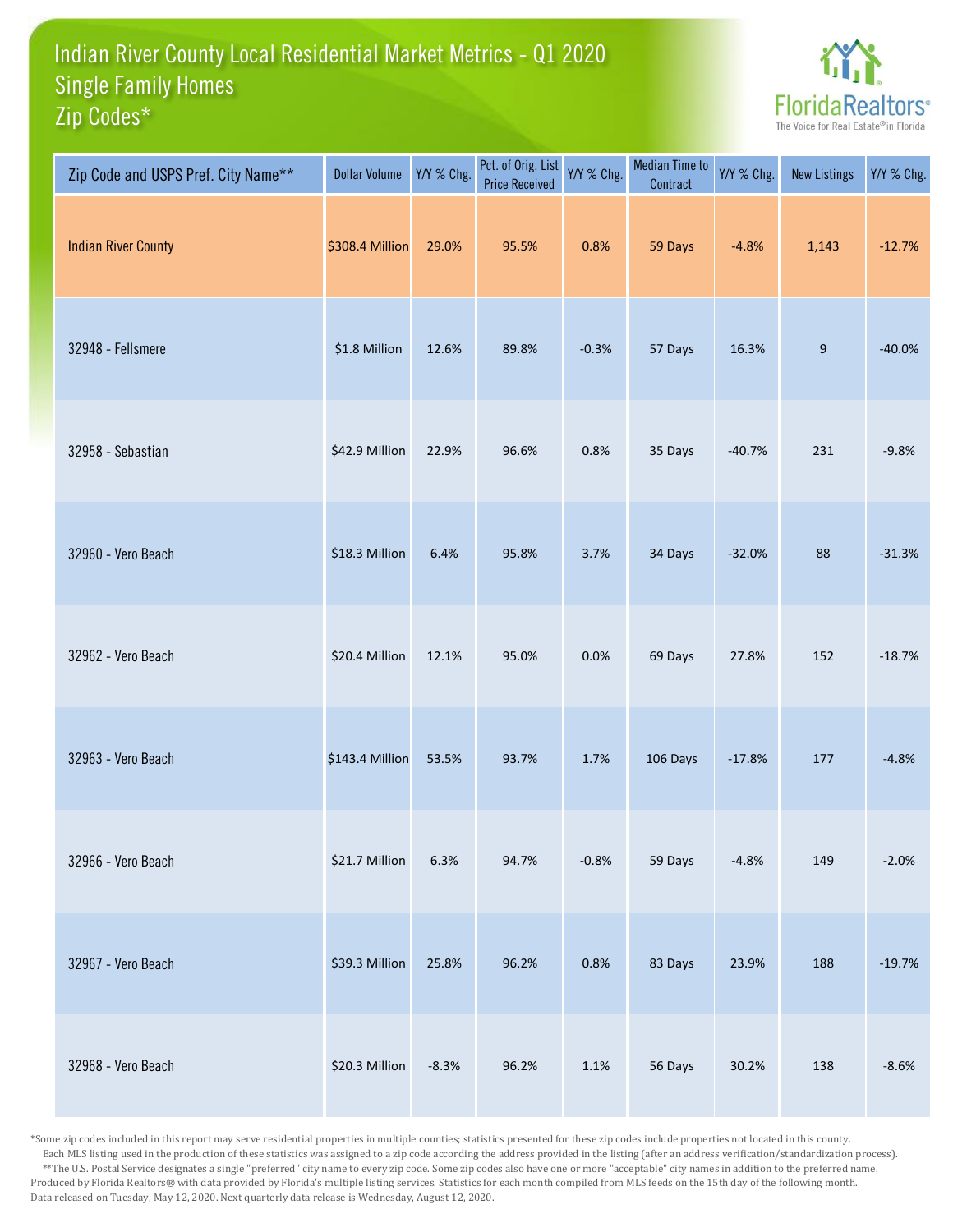## Indian River County Local Residential Market Metrics - Q1 2020 Zip Codes\* Single Family Homes



| Zip Code and USPS Pref. City Name** | <b>New Pending</b><br><b>Sales</b> | Y/Y % Chg. | Pending<br>Inventory      | Y/Y % Chg. | Active Inventory | Y/Y % Chg. | <b>Months Supply</b><br>of Inventory | Y/Y % Chg. |
|-------------------------------------|------------------------------------|------------|---------------------------|------------|------------------|------------|--------------------------------------|------------|
| <b>Indian River County</b>          | 951                                | $-0.1%$    | 494                       | $-13.2%$   | 1,436            | $-12.4%$   | $5.1\,$                              | $-19.0%$   |
| 32948 - Fellsmere                   | $\sqrt{7}$                         | $-58.8%$   | $\ensuremath{\mathsf{3}}$ | $-72.7%$   | 15               | 50.0%      | $4.6\,$                              | 35.3%      |
| 32958 - Sebastian                   | 208                                | $-4.1%$    | 105                       | $-2.8%$    | 196              | $-24.6%$   | 3.2                                  | $-33.3%$   |
| 32960 - Vero Beach                  | 92                                 | $1.1\%$    | 33                        | $-31.3%$   | 59               | $-48.2%$   | $2.2$                                | $-48.8%$   |
| 32962 - Vero Beach                  | 136                                | 10.6%      | $71\,$                    | 24.6%      | 144              | $-25.4%$   | 3.5                                  | $-25.5%$   |
| 32963 - Vero Beach                  | 126                                | $-16.6%$   | 65                        | $-37.5%$   | 390              | $-9.1%$    | 11.3                                 | $-11.0%$   |
| 32966 - Vero Beach                  | 105                                | 4.0%       | 58                        | $-31.8%$   | 165              | 0.0%       | $4.3$                                | $-23.2%$   |
| 32967 - Vero Beach                  | 167                                | 11.3%      | 84                        | $-9.7%$    | 316              | 0.3%       | 6.8                                  | $-12.8%$   |
| 32968 - Vero Beach                  | 104                                | 2.0%       | 62                        | $-1.6%$    | 144              | $-4.6%$    | $4.7\,$                              | 2.2%       |

\*Some zip codes included in this report may serve residential properties in multiple counties; statistics presented for these zip codes include properties not located in this county. Each MLS listing used in the production of these statistics was assigned to a zip code according the address provided in the listing (after an address verification/standardization process). \*\*The U.S. Postal Service designates a single "preferred" city name to every zip code. Some zip codes also have one or more "acceptable" city names in addition to the preferred name. Produced by Florida Realtors® with data provided by Florida's multiple listing services. Statistics for each month compiled from MLS feeds on the 15th day of the following month. Data released on Tuesday, May 12, 2020. Next quarterly data release is Wednesday, August 12, 2020.